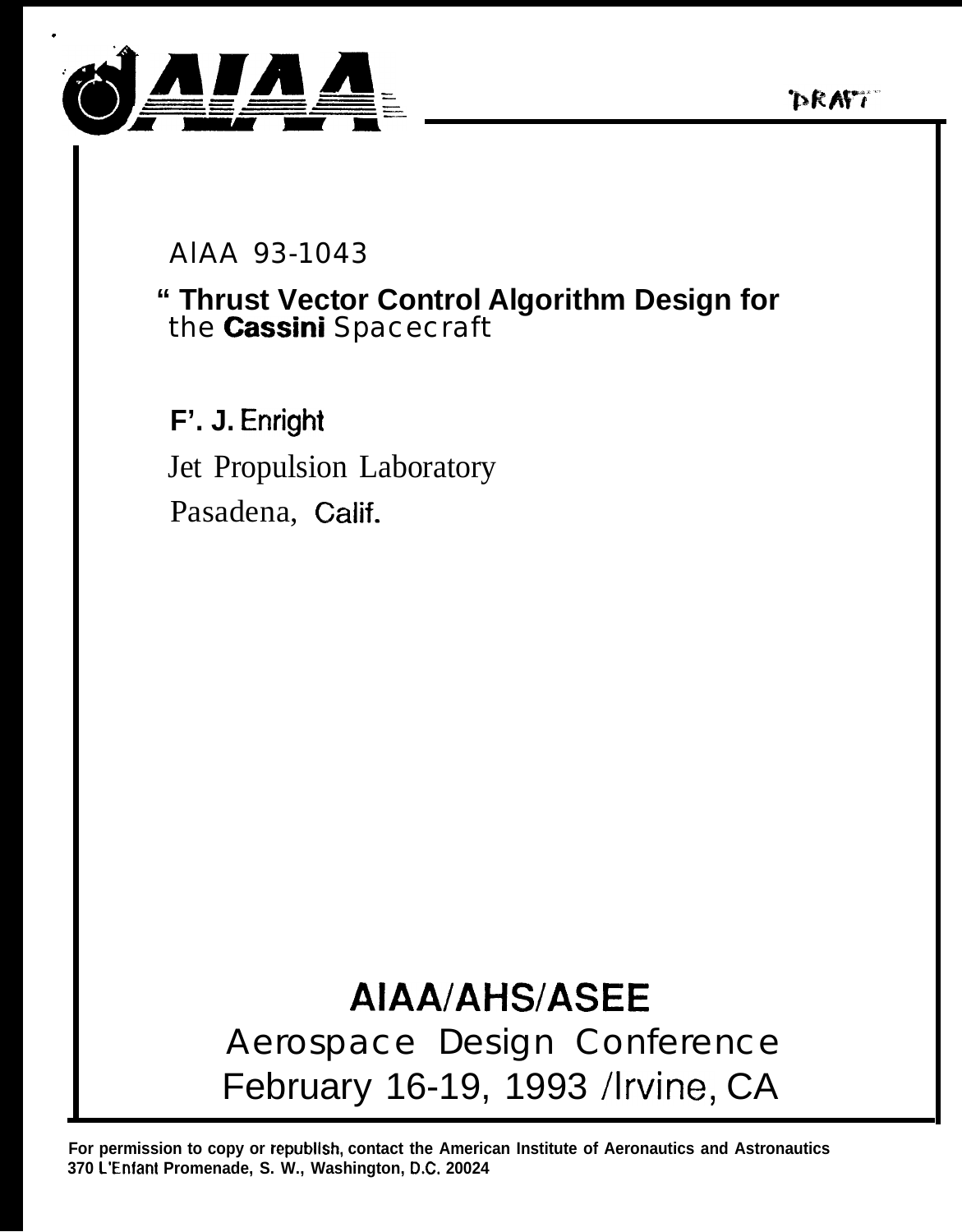### **Thrust. Vector Control Algorithm Design for the Cassini Spacecraft**

Paul J. Enright\*

 $J$ et Propulsion *laboratory*, *California Institute of Technology* Pasadena, California, 91109

A preliminary design of the Cassini Thrust Vector Control algorithm which controls the spacecraft attitude during main engine burns is described. The discussion includes software architecture, sensor/actuator characteristics, and vehicle dynamics, as well as controller design and margin analysis via classical methods, and performance evaluation via simulation. Special attention Is paid to actuator modeling, propellant dynamics, and to potential controller interactions with structural flexibility and propellant slosh.

#### lntroduction

.

. "

The Cassini spat.ccraft (Fig, 1) is designed for a four-year orbital tour of the Saturn system, with delivery of the Huygcns Probe (ESA) into lhc atmospbcrc of Saturn's largest moon, Titan. Cassioi is scheduled for an October 1997 launch on a Titan IV with the Centaur upper stage. The mission design includes gravity-assist flybys of Venus, Earth, and Jupiter, and eventual rendezvous with Saturn in June 2004. ,.

The interplanetary cruise trajectory requires a large maneuver bctwccn the Venus flybys, and as many as twenty smaller trajectory correction maneuvers (1'CMS) for navigation. The orbital phase begins with the long Saturn-orbit inscrlion burn jusl after pcriapsc, followed by a periapse raising maneuver at apoapse, which establishes the initial tour orbit. The probe is rcleased on a Titan impact trajectory, and after performing a small deflection maneuver, the orbiter records the probe data as it enters Titan's atmosphere.



Copyright © 1993 by the author. Published by the American Institute of Acronautics and Astronautics, Inc. with permission.

\* Mclnbcr Technical Staff

—<br>————————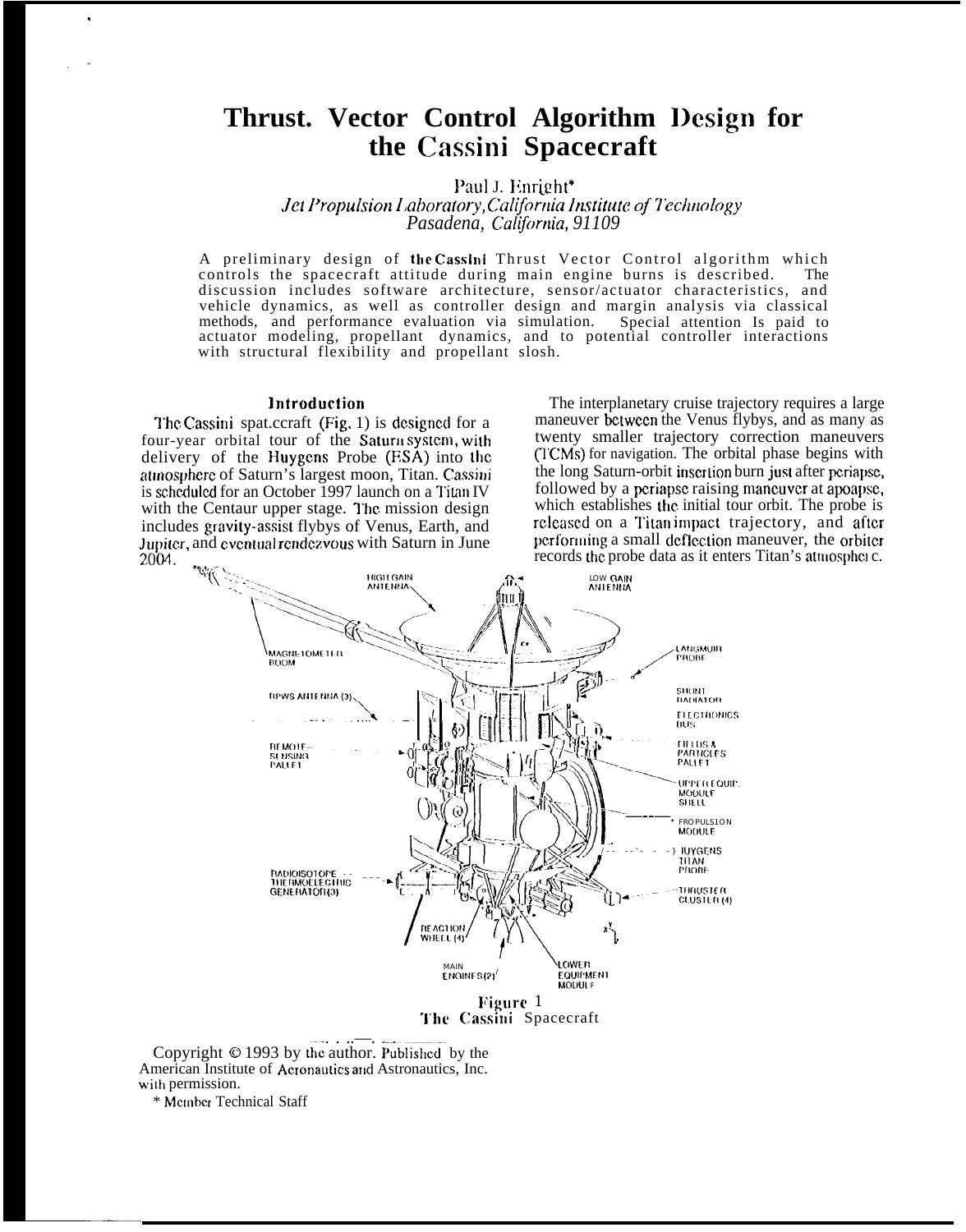The orbital tour includes many small TCMs, targeting the orbiter for flybys of Titan and the icy satellites Rhea, Dione, lapctus, and Enceladus.<sup>1</sup>

Almost all of lhc required Av is dclivcrcd by the (selected) main engine, a  $490$  N bipropellant thruster, which burns MM]] and  $N_2O_4$ . (1'here arc two identical main engines for rcdundmcy.) At launch, the total bipropellant load is  $3000 \text{ kg}$ , which is  $60\%$  of the spacecraft's launch mass. The separate Reaction Control System (RCS) consists of sixteen  $0.65$  N monopropellant thrusters (eight redundant pairs) fed by a single tank which contains  $132$  kg of hydraz inc at launch. The RCS is used for cruise attitude control and for momentum management during the orbital phase when the reaction wheels arc in USC. The system can also be used for small Av maneuvers. Each main engine is mounted to the "bottom" of the spacecraft in a gimbal system, allowing two axes of articulation for thrust vector control  $(TVC)$  during burns. The third axis (roll about the thrust vector) is controlled using the RCS thrusters.

A variety of propulsive systems have been used for J 1'1, interplanctary orbiters. Recently, the Magellan spacecraft was inserted into Venus orbit using a STAR-48 with 100 lbf hydrazine thrusters for attitude control during the burn. Mars Observer will usc two (of four) fixed 110 lbf biprop engines, attitude control being provided by smaller biprops. Finally, the dualspin Galileo spacecraft will usc its single 400 N biprop for Jupiter-orbi<sup>[</sup> inscrtion, relying on spin stabilization at 10 rpm. The heritage of the current design goes all the way back to Mariner 9, which used a gimbaled 300 lbf engine for insertion into Martian orbit.<sup>2</sup> (The Viking Orbiter design was similar.) For a three-axis stabilized spacczrdft, the primary advantage of the gimbalcd engine design is that it eliminates the need for intermediate-sized thrusters dedicated to attitude control during the bum The block-redundant Cassini design also provides single-fault tolerance for the engine and its gimbal actuators, which must bc capable of performing as many as 200 bum over the 11 -year mission.

'1'his paper dcscribcs a preliminary design of the Cassini TVC algorithm. Although the control logic itself is ultimately distilled into a few lines of code scattered over several software modules, the analysis of the "algorithm" as a functiomd unit ncccssitatcs lhc definition of the context in which the controller must perform. The bulk of the work involves modeling of sensors, actuators, and vehicle dynamics, understanding software characteristics, especially timing issues and 1/0 functions, and formulating a concise definition of what the algorithm is supposed to do, and how accurately it needs to do it. (This can be more difficult Ihan it sounds.)

First, the overall software "architecture" is described, at least the subset which supports the TVC algorithm. '1'his is followed by a discussion of hardware modeling

and vehicle dynamics. After control law design and margin analysis via classical methods, simulation results arc presented and evaluated in the context of the mancuver en or requirements.

#### '1'VC Architecture

Fig. 2 is a data flow diagram for the TVC algorithm. The shaded blocks represent software "objects," while the white blocks arc functions in the attitude controller object that comprise the TVC algorithm. Starting from the top left, the attitude commander provides the commanded spacecraft quaternion  $q<sup>c</sup>$  which aligns the selected main engine with the desired Av at the initial engine articulation. (l"his articulation will have been calculated to point the thrust vector at the ccntcr-ofmass.) The commanded rates  $\omega^c$  arc z,cro except duri ng the insertion burn where a slow turn is used to minimize finite-burn 10 sscs. At the bottom left the attitude estimator uscs star tracker and gyro data to propagate the spacecraft attitude with respect to the ccicstial rcfcrcncc frame. (During burns star tracker data may not be available, in which case the attitude is propagated incrtially.) The estimator provides the quaternion,  $q^c$ , and the body rates  $\omega^c$ , which the attitude controller compares to the commanded attitude and rate. The attitude error is decomposed into orthogonal small -angic errors and transformed to a coordinate system which has its 3-axis along the centerl inc of the selected main engine at the initial articulation. Let  $C$  be the direction cosine matrix of this frame with respect to the spacecraft, so that the transformed position and rate error vectors p and r bccomc:

$$
p = 2 CT \xi
$$
 (1)

$$
\mathbf{r} = \mathbf{C}^{\mathrm{T}} \left( \boldsymbol{\omega}^{\mathrm{c}} - \boldsymbol{\omega}^{\mathrm{e}} \right) \tag{2}
$$

where  $\xi$  is the error rotation vector computed from the error quatcmion:



TVC Data Flow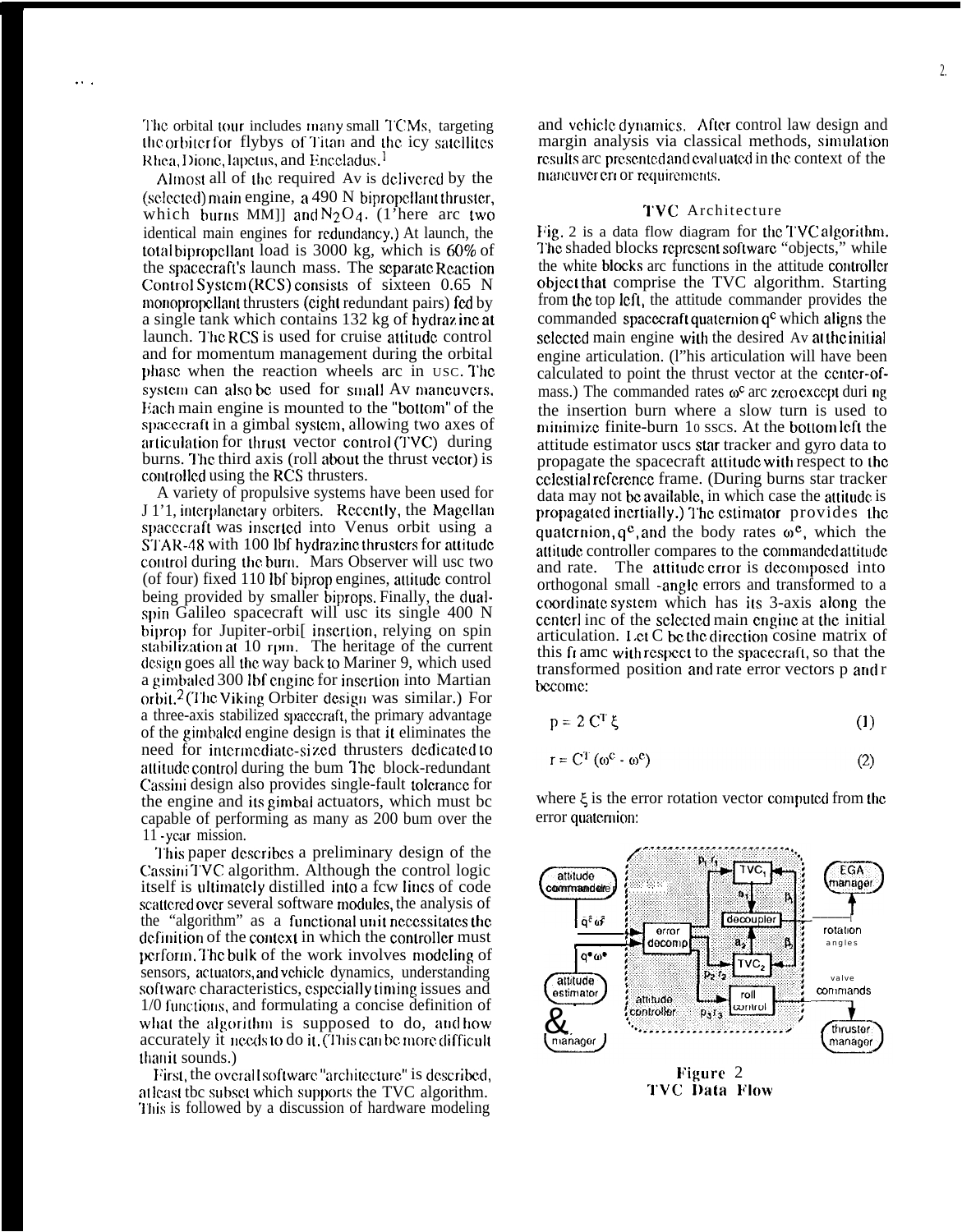$$
\xi_i = \frac{e_q e_i}{e_q e_d} \quad (i = 1,3)
$$
 (3)

with  ${}^{c}q^{c} = (q^{c})^{*} q^{c}$ . (The asterix denotes conjugation, and juxtaposition denotes quaternion multiplication, *i.e.* successive rotation.)

The 1- and 2- components of the position and rate errors drive two single-axis TVC controllers, which output acceleration requests  $a = [a_1 a_2]^T$ . (The design of the controller is discussed at length below.) The decoupler transforms these requests into engine rotation commands  $\beta = [\beta_1 \beta_2]^T$ , using spacecraft mass properties and engine characteristics:

$$
\beta = \frac{1^R a}{F r} \tag{4}
$$

where  $I^R$  is the upper left 2x2 partition of the inertia matrix transformed into engine coordinates, F is the main engine force, and r is the distance from the main engine to the spacecraft center-of-mass. The rotation commands arc sent to the EGA manager, which computes the necessary extension commands for the linear Engine Gimbal Actuators. These angles are also fed back to the guidance. loops of the TVC controllers (discussed below). The 3-component position and rate errors drive the, roll control logic, which schedules RCS thruster activity with (hc thruster manager.

#### Sensor/Actuator Models

The strap-down integrating gyro package is mounted to the upper equipment module (Fig.). Every computational cycle (125 ms) the gyro manager reads the Linle-tagged angular increments accumulated since the previous read. (One pulse corresponds to 8 urad.) The attitude estimator propagates the spacecraft quaternion using a second-order expansion of the quaternion kinematic equation, and derives rate using the firsL-order difference. The dynamics of the gyro rebalance loop arc modeled as a damped second-order system with a 5 Hz bandwidth, and an integral pole at 0.5 Hz. White noise inputs in acceleration and rate integrate to rate and position random walks. Although the simulation model includes the pulse-generation logic, the linearized "design model" ignores the quantization altogether, 8 urad being negligibly small in the TVC environment. The transfer function representation is as follows:

$$
H_{gyro}(s) - \frac{Z(s)}{P(s)} = -\frac{1}{s^3} + \frac{bs + a}{cs^2 + bs + a}
$$
 (5)

with a = 3102.  $\text{(rad/s)}^3$ , b = 1118  $\text{(rad/s)}^2$ , and c = 89.2 rad/s. (Note that if star tracker data is available during the burn, it will be used 10 update the inertially propagated attitude, with a probable one-second update frequency. Closed loop performance with filtered celestial updates has not yet been simulated.)

Figure  $\hat{3}$  depicts the Main Engine Assembly (MEA), with the two independently-gim baled 490  $\dot{N}$  engines each controlled by two linear Engine Gimbal Actuators (EGA's), An EGA is a ballscrew assembly driven by a brushed DC motor, and each is mounted to the thrust plate via a universal joint. The output shaft is connected by a pin joint to the engine above the gimbal plane, so that extension or retraction of the actuator causes the engine to rotate in its gimbal system.



Figure 3 Main Engine Assembly

The exact relationship between actuator extensions  $\epsilon_1$  and  $\epsilon_2$ , and the gimbal angles  $\delta_1$  and  $\delta_2$ , is as follows:

$$
\varepsilon_{i} = \sqrt{d_{2}^{2} + 2d_{2}q_{i} \cdot d_{2}} \quad (i = 1, 2)
$$
 (6)

with

$$
q_1 = \frac{d_1^2}{d_2} (1 - \cos \delta_2) + \frac{d_1 d_3}{d_2} \sin \delta_2 (1 - \cos \delta_1) +
$$
  

$$
d_3 \sin \delta_1 + \frac{d_3^2}{d_2} (1 - \cos \delta_1 \cos \delta_2) \tag{7a}
$$

$$
q_2 = \frac{d_1^2}{d_2}(1-\cos\delta_1) + d_1\sin\delta_1\sin\delta_2
$$
  
\n
$$
-\frac{d_1d_3}{d_2}\sin\delta_1(1-\cos\delta_2) - d_3\cos\delta_1\sin\delta_2
$$
  
\n
$$
+\frac{d_3^2}{d_2}(1-\cos\delta_1\cos\delta_2)
$$
 (7b)

where  $d_1$  is the radial offset of the EGA pin joint from the engine centerline, d2 is the actuator nullextension. and  $d_3$  is the "lever arm," i.e. the distance from the pin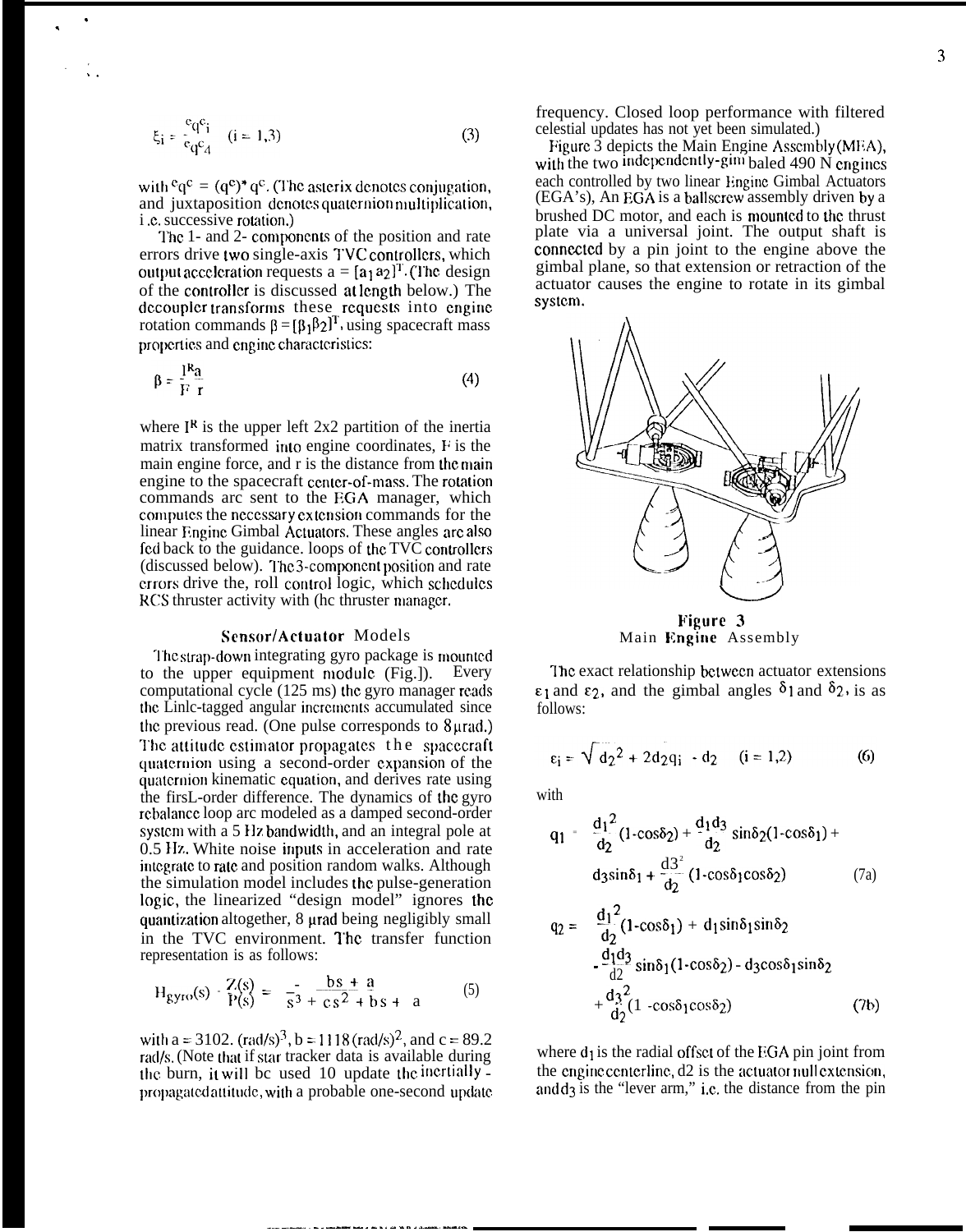joint to the gimbal plane. The forward kinematics (6-7) can bc approximate.d as follows:

$$
\varepsilon_1 \approx d_3 \delta_1 + \frac{d_1^2}{2d_2} \delta_2^2 \tag{8a}
$$

$$
\varepsilon_2 \approx -\mathrm{d}_3 \delta_2 + \frac{\mathrm{d}_1^2}{2\mathrm{d}_2} \delta_1^2 + \mathrm{d}_1 \delta_1 \delta_2 \tag{8b}
$$

Fig. 4 shows the contours of constant engine cone angle from the null orientation mapped to EGA cxlcnsion space by the exact (solid) and approximate (dashed) forward kinematics. (The  $\pm 0.6$  inch bounds arc the extension limits of lhc actuators,) Note the significant distortion (from perfect circles) caused by the fairly large radial offset  $d_1$ , and also try the attachment of the outer-gimbal actuator to the engine rather than to the gimbal ring.



EGA Extensions for Constant Cone-Angle Contours of  $1^\circ$ ,  $3^\circ$ ,  $5^\circ$ , etc.

Every computational cycle, the EGA manager receives engine rotation commands  $(\beta)$  from **TVC**, and converts to gimbal angles. (This involves a twist of approximately 45° for the current MEA layout.) The, gimbal angles arc then convcrtcd to extensions using the approximate relations  $(8)$ , and 12 bit extension words arc written to the Engine Gimbal Electronics (EGE). The EGE includes a fast digital loop which controls actuator extension using feedback from an l,VDT which is intcgrai to the actualor ballscrcw. This is a lc:id-compensated high-gain system with forced saturation, and includes an integral-like term to bold the engine against rcflcctcd forces from wind-up of the propcllaru ficx lines. The. motors arc driven by a binary rate modulator (BRM), which converts the 7 bit torque. word into a pulse train. The sample time is 800  $\mu$ scc, with a minimum BRM pulse-width of 4

 $\mu$ scc, allowing the EGE/EGA servo to bc modeled as a continuous-lime process for TVC. (The simulation model is designed to run with a 5 ms time slcp for a fourth-order Runge-Kutta integrator, and is not intended to capture dynamics much beyond 20 Hz.)

The actuator dynamics model is essentially a double integrator with a rather claborate set of enhancements, including back-EMF, viscous fricion, a Dahl model for ball-screw friction, a hysteretic model of the reflected propellant ficx line forces, and a model of tile compliance and backiash of the "softmount" which connects the actuator to the thrust plate and provides isolation from launch loads. The actuator dynamics arc integrated separately, with tile output extensions and extension rates being converted to gimbal angles and angular rates for the spacecraft dynamics model, where the engine articulation degrees of freedom arc treated as prescribed motion. This approach captures (hc one-way coupling from the dynamics of the actuator/engine system to the spacecraft dynamics, both through the articulating force vector, and also through inertial torques. (The coupling in the other direction is negligible.) Note that the conversion of extensions (and rates) (o gimbal angle.s (and rates) requires an inversion of the kinematic relationships (6-7) in the simulation software. This is accomplished using a fcw Newton iterations on an initial guess extracted from an approximate inversion of  $(8)$ .

Fig. 5 shows the response of the system (the EGA Manager, the EGE/EG A servo, and the MEA kinematics) to a 5<sup>o</sup> step command in the outer gimbal. Tile response is rate-limite $(i,$  primarily duc to back-EMF. Note the small hang-off due to the softmount compliance., and also the "cross-axis" response on the other gimbal duc to coupling. This system is fast enough to be almost transparent to the TVC algorithm, which generates command profiles that arc very smooth on this kind of time scale. For the linear



.— . ---- . . . . .. —-. — ..--. — .— .-.. .. . . . . . . .. . . . . . .. . . . . . ."..—— ——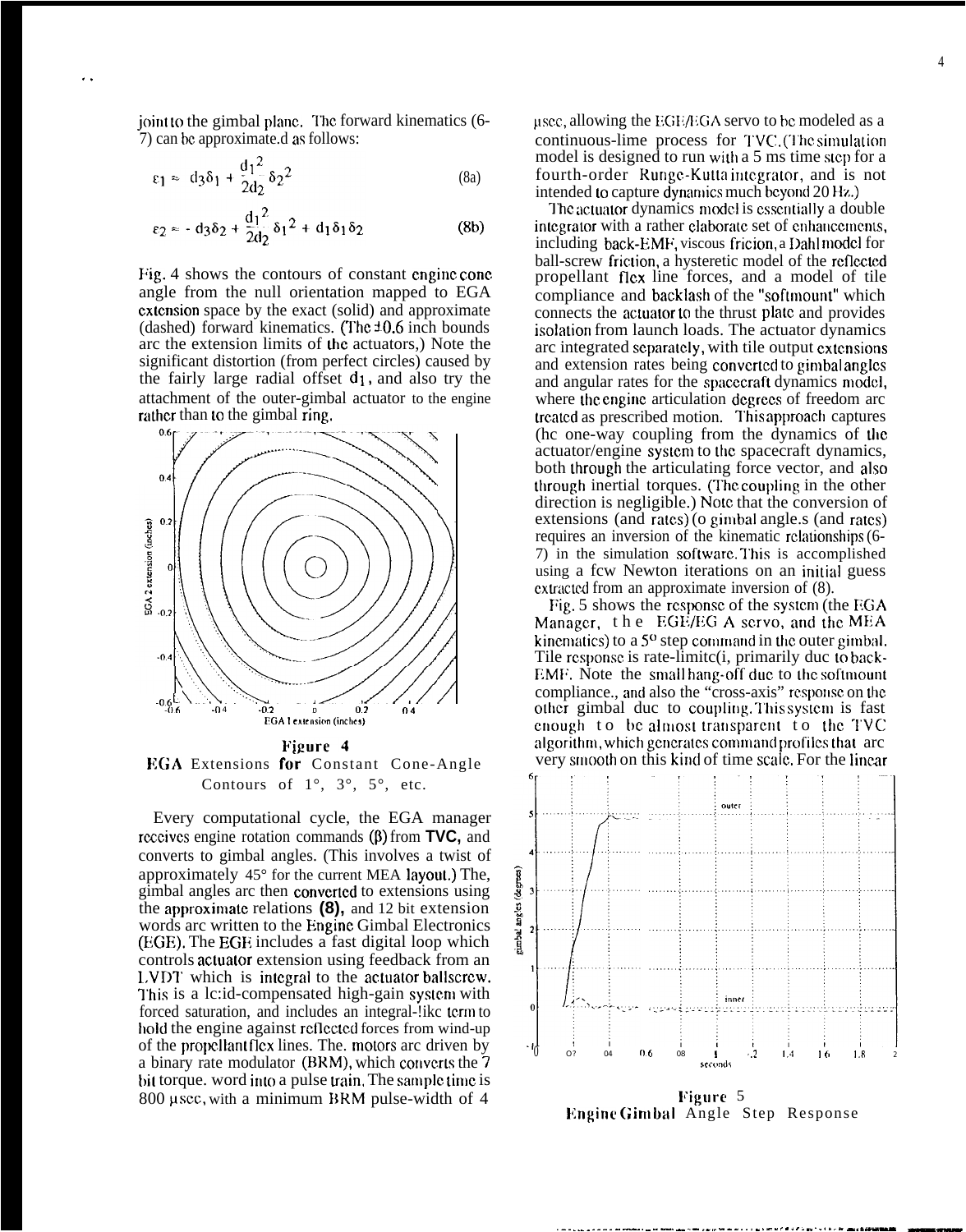design model, the system was represented by a first order lag, whose phase shift was matched to the simulated response to a 1Hz sinusoid with an amplitude of  $1$  '). The phase lag, which was taken as the. phase shift of the fundamental Fourier component, was  $12.7^{\circ}$ , which prompted the following transfer function representation:

$$
H_{EGA}(s) = \frac{1}{T_{a}s + 1}
$$
 (8)

with  $T_a = 0.036s$  (4.4 Hz break).

.

The thrust profile of the main engine is modeled as an exponential rise to the steady-stm thrust level with a 40 ms rise time.. The RCS thrusters arc modeled similarly with a rise time of 90 ms, and a decay time of ?.50 Ills.

#### Spacecraft Dynamics

The spacecraft structure is designed around the propulsion module, which houses the two bipropellant tanks (cylindrical with hemispheric heads) in a stacked configuration. Each tank includes a central-sponge type propellant management device (PMD), which cxploits surface-tension forces to control the propellant center-of-mass under quiescent conditions. The upper and lower equipment modules attach to the propulsion module (Fig. 1), forming the central structure of the spacecraft, which can be considered rigid in this analysis. Most of the longcron-supported equipment is also very stiff, with resonant frequencies typically 10 }17, and above. Exceptions arc the 1 O-meter magnetometer boom, whose first bending mode lies ncar 0.7 Hz, and the 3 light RPWS antennas, with bending modes as low as 0.08 Hz.

For the current study, it is adequate to model the spacecraft as a rigid "basebody" with spring-restrained appendages for the mag boom and RPWS antennas. The spring constants arc chosen to match available finite-clcmcnt data. Pendulums arc attached to the base.hotly (along the tank centerlines) to model the propellant slosh under the main engine acceleration. (When the main engine is not on, a different type of propellant model is used, which mimics the "centering" effect of the PMD in the low-g environment.) The pendulum mass, length, and attachment point arc computed using a contractorsupplied program which solves the linearized fluiddynamic equations using an cigcnfunction expansion technique, and derives the mechanical-analogy model parameters for the first lateral mode.<sup>3</sup> Under the main engine. acceleration, the bipropellant pendulums oscillate. near 0.1 Hz. The selected main engine is also modeled as an appendage whose articulation is dictated by the EGA dynamics model discussed above. For simulation, the system equations of motion were generated by a symbolic manipulation code.<sup>4</sup>In future studies, a higher-fidctily model will be used, which

incorporates the mag boom and RPWS flexible rnodes (as well as any other significant flex mode.s) into a ccntral flexible basebody.<sup>5</sup>

For TVC design, the X-axis dynamics can bc idealized by the planar system depicted in Fig. 6. Attached to the (shaded) basebody arc the springrcstraincd magnctomctcr boom and two pendulums for the sloshing bipropellant (The RPWS antennas have been truncated on account of their lightness. The RCS rnonopropcllant is discussed below.) The rnag boom bending frequency is almost a dccadc above the propellant slosh frequencies, insuring that its dynamics can bc considered indcpcndcnd y. 1.ocking up the propellant dcgrccs of freedom and linearizing the twobody equations of motion results in the following transfer function from engine gimbal angle, y, to the rotation angle of the bascbod y, 0:



Figure 6 Single-Axis Model with Mag Boom and Bipropcllant Pendulums

$$
\frac{\Theta(s)}{\gamma(s)} = \frac{F^{\prime}r}{Is^{2}} - \frac{s^{2}}{s^{2}} + 1
$$
\n
$$
\frac{\Theta(s)}{\gamma(s)} = \frac{F^{\prime}r}{Is^{2}} - \frac{s^{2}}{(1+\eta)\omega_{b}^{2}} + 1
$$
\n(lo)

where I is the system inertia about its mass center, and  $\eta = \frac{R}{1 - R}$ , with the incrtia ratio R defined as:

$$
R = \frac{[I_b + \mu r_b(r_b + c_b)]^2}{4 (I_b + \mu r_b^2)}
$$
 (11)

Here  $I_b$  is the inertia of the boom about its own mass center,  $c_b$  is the Y separation of the boom hinge from the basebody center of mass,  $r_b$  is distance from the boom hinge to the boom ccntcr of mass, and the red uccd mass  $\mu = \frac{m_0 m_b}{m_0 + m_b}$  where  $m_0$  is the basebody mass and  $m_b$  is the boom mass. Finally,  $\omega_b$  is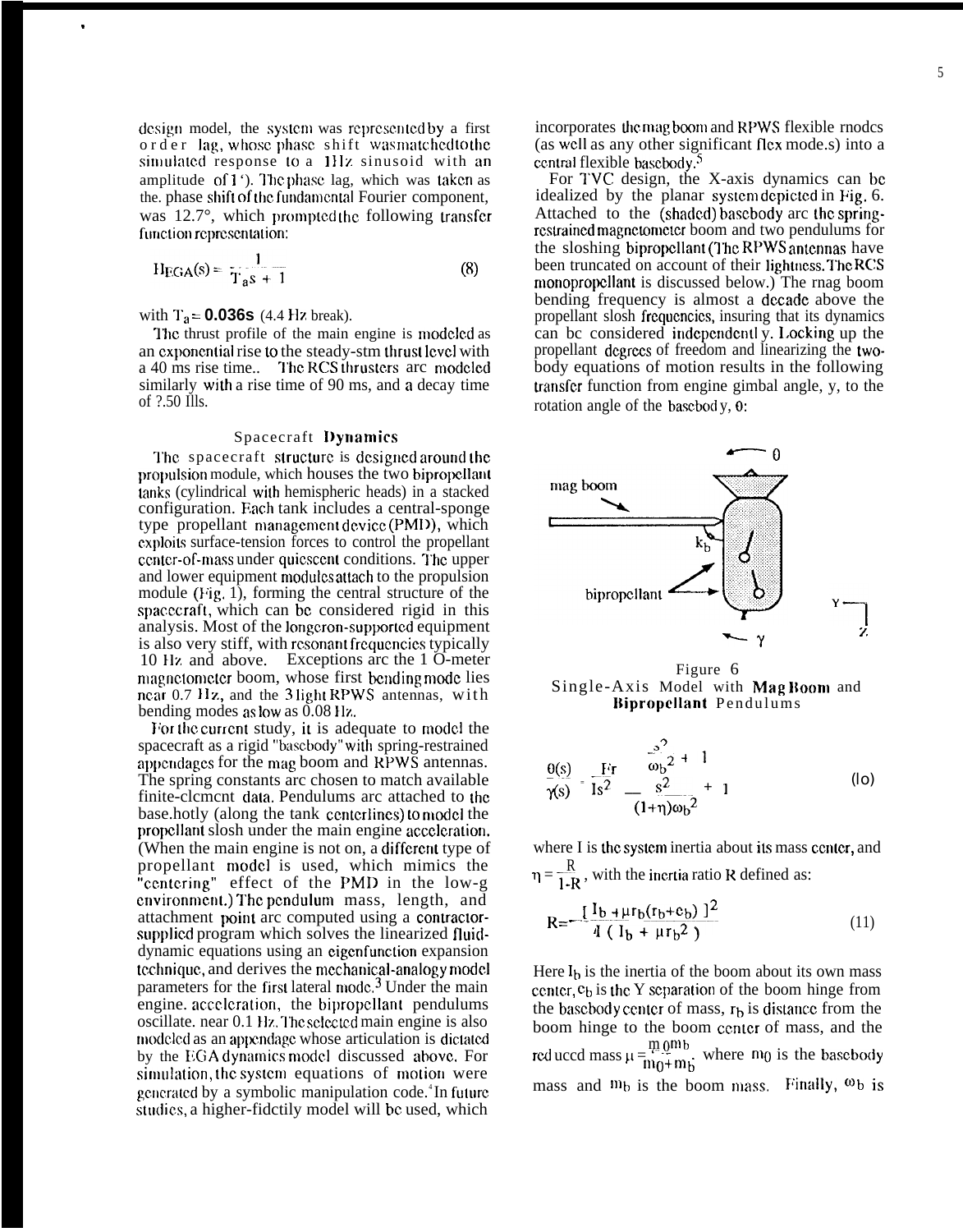natural frequency of the appendage with the basebody fixed:

$$
\omega_b^2 = \frac{k_b}{I_b + m_b r_b^2} \tag{12}
$$

Note that the pole of the transfer function  $(10)$  is above the zero  $(R$  is small and positive), indicating stable interaction for an "infinite bandwidth" PD (no actuator dynamics). To match finite element data,  $(1 + \eta)\omega_b$  was set to 0.7 Hz. Viscous damping of 0.25% was added, which is thought to bc rather conservative.

The dynamics of the bipropellant pendulums is considered ncxl. Locking up the the mag boom, the linearized three-body equations yield the following transfer function:

$$
\frac{\Theta(s)}{\gamma(s)} = \frac{\text{Fr}}{\text{ls}^2} \left[ \begin{array}{c} \frac{s^2}{z_1 2} + 1 \\ \frac{s^2}{z_2} + 1 \end{array} \right] \left[ \begin{array}{c} \frac{s^2}{z_2 2} + 1 \\ \frac{s^2}{z_2 2} + 1 \end{array} \right] \left[ \begin{array}{c} 1 \\ 3 \end{array} \right]
$$

The zeroes  $z_1$  and  $z_2$ , arc given by:

$$
\frac{z_1^2}{\omega_p^2} = 1\tag{14}
$$

$$
\frac{z_2^2}{\omega_p^2} = 1 + \frac{m_1}{m_0} \left( 1 - \frac{b_1}{r_0} \right) + \frac{m_2}{m_0} \left( 1 - \frac{b_2}{r_0} \right) \tag{15}
$$

where  $m_0$  is the basebody mass,  $r_0$  is the distant.c from the engine gimbal to the basebody center of mass,  $m_1$  and m2 arc the pendulum masses, and  $b_1$ and b2 arc from the base.body center of mass to the pendulum hinges. The normalizing frequency  $\omega_{\rm p}$  is the usual pendulum frequency under the main engine accclcrat ion:

$$
\omega_{\mathbf{p}}^2 = \frac{\mathbf{F}}{\mathbf{m}\mathbf{r}_{\mathbf{p}}} \tag{16}
$$

where  $m = m_0 + m_1 + m_2$ , and  $r_p$  is the pendulum length. (The lengths arc identical duc to the fact that MMH and NTO burn 1-to-1 volumetrically.) The denominator biquadratic is generally not factorable; however, under the assumption that the pendulum masses  $m_1$  and  $m_2$  arc small with respect to the bascbody mass mo, the poles can be approximated as follows:

$$
\frac{p_1^2}{\omega_t^2} = 1 + \frac{m_1 b_1 (r_p + b_1)}{f} + \frac{m_2 b_2 (r_p + b_2)}{f_0} \tag{17}
$$

$$
\frac{p_2^2}{\omega_p^2} \approx 1 + \frac{m_1}{m_0} + \frac{m_2}{m_0}
$$
 (18)

where  $I_0$  is the inertia of the basebody. For Cassini mass properties and geometry the ordering of the singularities is as follows:  $z_1 < p_1 < z_2 < p_2$ . As was the case with the spring-restrained appendage, this pattern implies stable infraction with the controller. This is remarkable since the top tank taken in isolation would be unstably interacting due to its<br>"forward" location. (This type of stabilizing (This type of stabilizing phenomenon in multitank situations, and also the approximation leading to  $(17)$  and  $(18)$  were discussed by Greensite. $6$ )

In terms of disturbances to tbc bascbody, the worstcase propellant fill is in the 50-60% range, where the pendulum masses approach 300 kg (MM}I) and 500 kg (NTO). Generating the pendulum models and evaluating (13)-(1 8), it is found that the poles and zeroes arc clustered around 0.1 Hz. Although extremely low damping levels have been observed in "clean" propellant  $tanks$ , it is thought that the presence of the PMD will enhance the damping level. Viscous damping of 1% was added to the pendulum models.

Although the RCS tank holds a significant amount of hydrazine, the design include.s an elastomeric diaphragm for buhblc-free expulsion in zero-g. It is cxpcctcd that the prcscncc of this diaphragm will rcsull in greatly reduced motion, with frequencies and damping levels well above those that would be predicted by a clean-tank pendulum model. As a placeholder, such a pendulum was included in the simulation model. Its frequency is just above the bipropellant slosh modes, although it is much smaller, and it is stably -interacting.

Finally, inertial effects of the articulation of the main engine need to be considered. For a rigid spacecraft, this is known to introduce a pair of imaginary zeroes at the frequency where inertial forces of the articulating engine exactly cancel the thrustvector moment (usually referred to as the "tail-wags- $\log$ " zero<sup>8,9</sup>). The frequency is given by:

$$
\omega_d^2 = \frac{Fr}{I_e + m_e r_e r}
$$
 (19)

where  $I_c$  is the moment of inertia of the engine about the gimbal axis,  $m_e$  is the engine mass, and  $r_e$  is the dislancc from the engine ccntcr of mass to the gimbal point, The 5 cm engine balancing requirement kccles the TWL) xcro above 4.4 Hz. for current Cassini mass properties.

#### Control l)esign and Analysis

Fig. 7 shows the complete linearized  $X$ -axis model which was used for TVC design. As depicted the output of the TVC block is a gimbal angle command, which is delayed, held, and passed through the EGA firsl-order lag to result in the engine. gimbal angle. Obviously this is a gross simplification of the data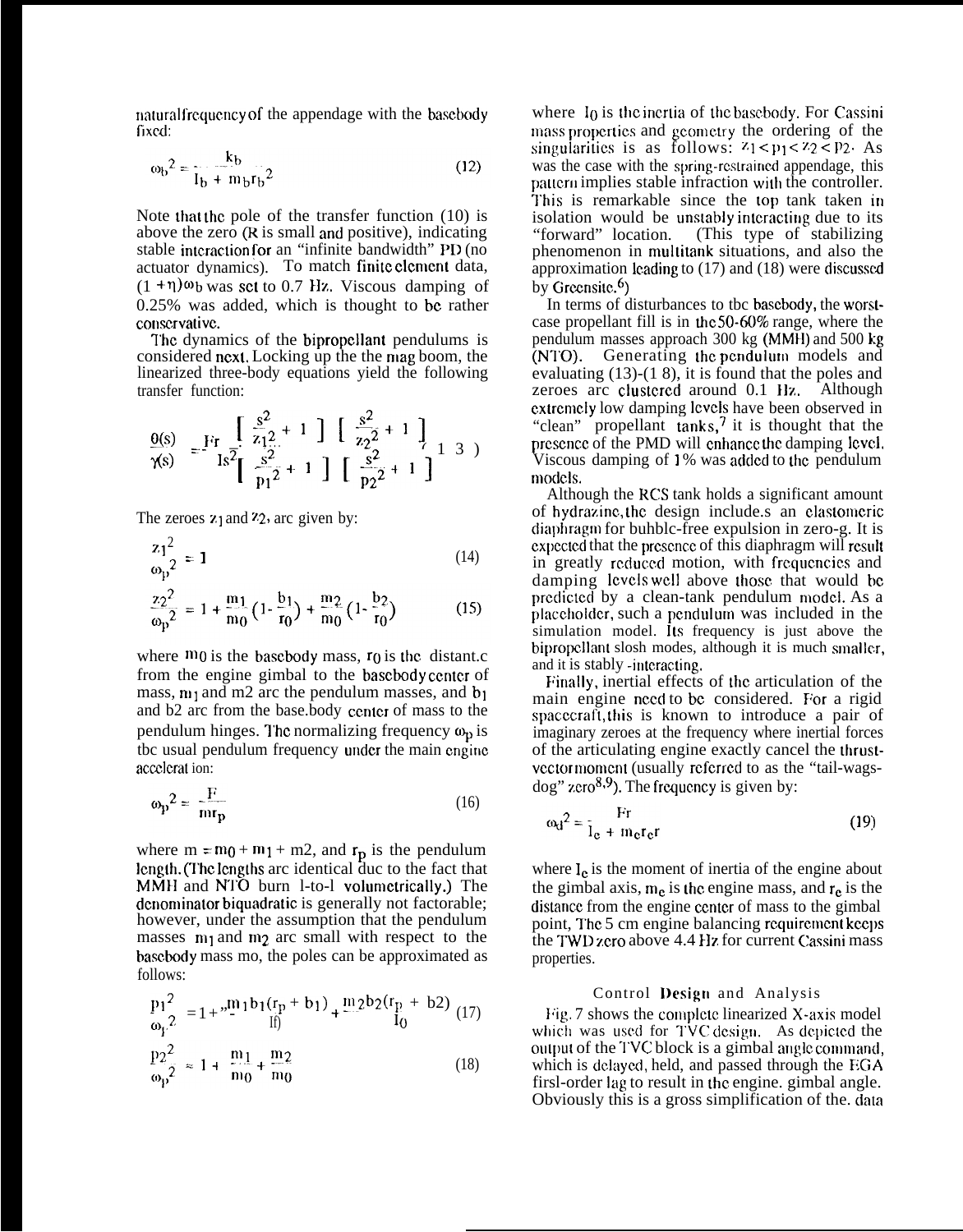flow between  $TVC$  and the EGA manager previously depicted in Fig. 2. Here the gimbal angle is relative to the initial thrust vector orientation, and drives the spacecraft dynamics model after being augmented by [he, "pre-aim" error  $\varepsilon_p$ , which is the angle between the initial engine thrust vector and the vector from the engine gimbal through the system center of mass. (Due to mass property uncertainties and various misalignments, this can be as large as  $1^\circ$  for the first burn.) The spacecraft dynamics model is a cascade of the transfer functions derived above, evaluated at current mass property estimates for a 50% bipropellant fill. Included arc the lightly damped mag boom bending mode, the coupled bipropellant slosh modes, and the rigid body mode which has been cornbincd with the TWD zero. The output of the doubleintcgrator is the bascbody angle, which feeds the 3rdorder gyro model. At this point the sensed angle is sampled and sent to the controller, along with the back-differenced rate estimate. This is a simplification of the process which occurs in the attitude estimator, the, attitude commander, and the error decomposition block of Fig. 2, which is made possible by the singleaxis reduction and the restriction to small crosrs. Note that it has been assumed here that the commanded position and rate arc both zero.

I'here is a clear desire to maintain the controller bandwidth as large as possible, not only to minimize the maneuver errors, but also to keep spacecraft rates to an acceptable level during the transient that follows ignition. ('l'his is a problem particularly for short burns, where even a moderate rate following engine cut-off may bc (ii fficult for the low-authority RCS thrusters to cope with.) Sensors and actuators arc flat out to a fcw IIz, and the Nyquist frequency is at 4 IIz, suggesting that the system is equipped to operate in the **0.5** Hz range without difficulty. This is complicated, however, by the presence of the lightlydampcd magnctomctcr boom bending mode near **0.7** Hz. As mentioned above., the zero-pole type mode is

benign in the sense that it interacts stably with an infinite-bandwidth PID controller. But for the system at hand, the phase situation starts to degrade rapidly around 1 Hz, with significant losses resulting from sensor/actualor dynamics, the need to dc.rive rate by back-differencing position, and the proximity of the Nyquist, I'his is cxaccrbatcd by lhc computational delay of 125 ms (an entire sampling period), which at 1 Hz already contributes  $45^{\circ}$  of phase lag. The desire to accommodate a one-sided requirement on mag boom frequency  $(\omega_b > 0.7 \text{ Hz})$  prompted a gain-stabilization approach for the preliminary design, with a bandwidth of 0.07 Hz. If the boom frequency comes in high, or if damping estimates improve, it would bccomc feasible to design in the 0.1-0.2 Hz vicinity; however, simulation results presented below indicate that even the slower design meets the performance requirements.

As is evident from Fig. 7, the prc-aim error  $\varepsilon_p$ comes in as a constant disturbance torque, and the system response to this dc.serves some attention. The physics of the problcm dictates that the stca(ty-state situation has the thrust vector pointing through the system center of mass, i.e.  $\gamma_{ss} = -\varepsilon_p$ . The. necessary basebody pointing error to drive this offset would be  $\theta_{ss} = \epsilon_{0}/k$ , where k is the position-to-gimbal gain, and the resulting thrust vector would be rotated by  $(1+1/k)\epsilon_p$  with respect to its initial orientation. This error is unacceptable, and is remedied by positive feedback of the commanded gimbal angle wilh a gain of  $1 + k$ , as shown in Fig. 8, which makes the steady stale. gain from  $0<sub>c</sub>$  to y equal 10-1. Lag is required in the feedback loop to abate its destabilizing effects on the. main loop. This design was adapted from the analog Mariner 9 design,<sup>2</sup> where it was termed "pathguidance," it being viewed as a rather degenerate form of the more general "guidance loop" associated with missile autopilots. Sornc block-diagram algebra reveals that this compensation can bc rewritten as a combination of outer-loop gimbal feedback with



Figure 7 '1'VC X-axis Block Diagram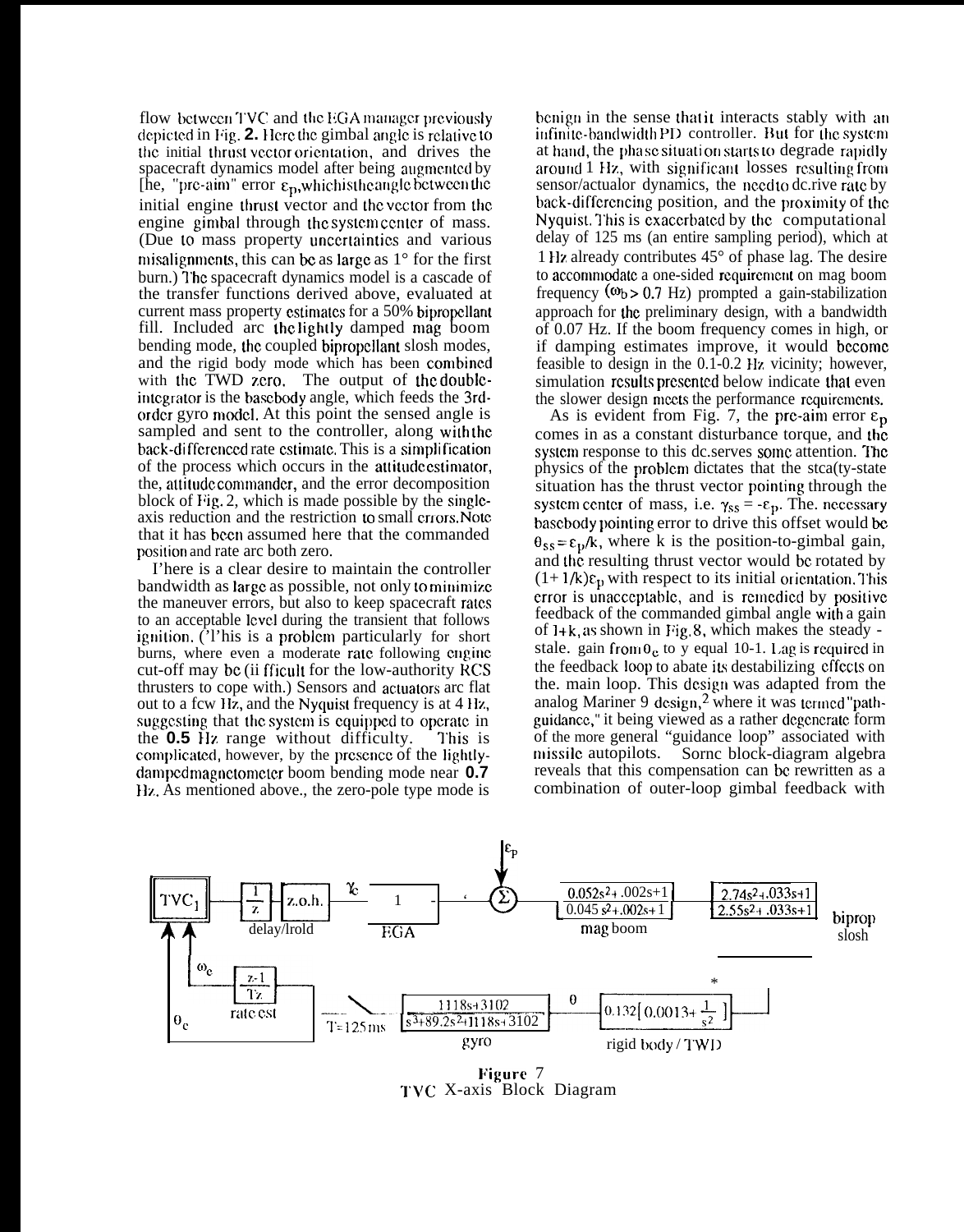integral control in the forward path, similar to the design recently outlined by Wie. $10$ 

The complete controller with a lead compensation time constant of 6 seconds and a guidance time constant of 10 seconds is shown in Fig. 8. The forward gain (basebody rotation to gimbal angle) is 0.7. The roll-off filter is second order, with poles near  $0.3$  Hz. The symbol  $Z( )$  denotes a discrete equivalent via bilinear transform with prc-warping.



#### Figure 8 TVC Controller

The open-loop gain-phase plot of the system is shown in Fig. 9. The lower and upper gain margins arc  $-10$  dB and  $+7$  dB. The zero-dII crossing is just above **0.07** Hz with  $30^{\circ}$  of phase margin. The bipropellant nmdcsarcpbasc-stable with frequency variation margins better than a factor of two in either direction. The mag boom bending mode is gainstabilized by 9 dB at the assumed lower frequency and damping bounds. The system step response is shown in Fig. 10. The overshoot is just a few percent, but there' is a moderate undershoot. -



Figure 9 Open-Loop Gain-I'base Plot



Step Response

The Y-axis dynamics are quite similar to the X-axis dynamics, except for the lack of the mag boom bending mode. (The torsional mode is insignificant.) The  $TVC_2$  block of Fig. 2 was designed by resealing the gains from  $TVC_1$  for the Y-axis inertia, although it can be argued that a higher bandwidth des ign may be possible for this axis. The roll control logic which drives the RCS thrusters was a simple bang-bang scheme, executing at the 125 ms computational cycle. The rate-to-position gain was 2, and a relatively wide deadzone of  $\pm 1^{\circ}$  was used to prevent thruster response to transit.nt disturbances coupling in from the TVC axes, which have little secular content.

#### Simulation and Performance

The three-axis algorithm performance was evaluated in a simulation environment built around the 12-body spacecraft dynamics model. Included were the full nonlinear models of the gyros, EGAs, and thrusters, supported by preliminary versions of the "hardware" manager" software blocks.

Fig. 11 shows the response to a pre-aim error of 10 pcr axis. The initial attitude error was just 1 mrad per axis, which is a typical dcadband for the RCS attitude controller which orients the spacecraft for the The bipropellant pendulums were maneuver. initialized each 30° from the Z-axis, an upper bound which was derived from the requirement that the PMD control the propellant center of mass to 5 cm by the end of a short "quiescent" period immediately prior to main engine ignition.

The first plot of Fig. 11 shows the history of the Xaxis orientation angle, which was initialized at  $6.2^{\circ}$  to align the pre-aim'ed main engine with the Av target at the reference inertial coordinates  $[0 0 - 1]$ . The large disturbance from the sloshing bipropellant is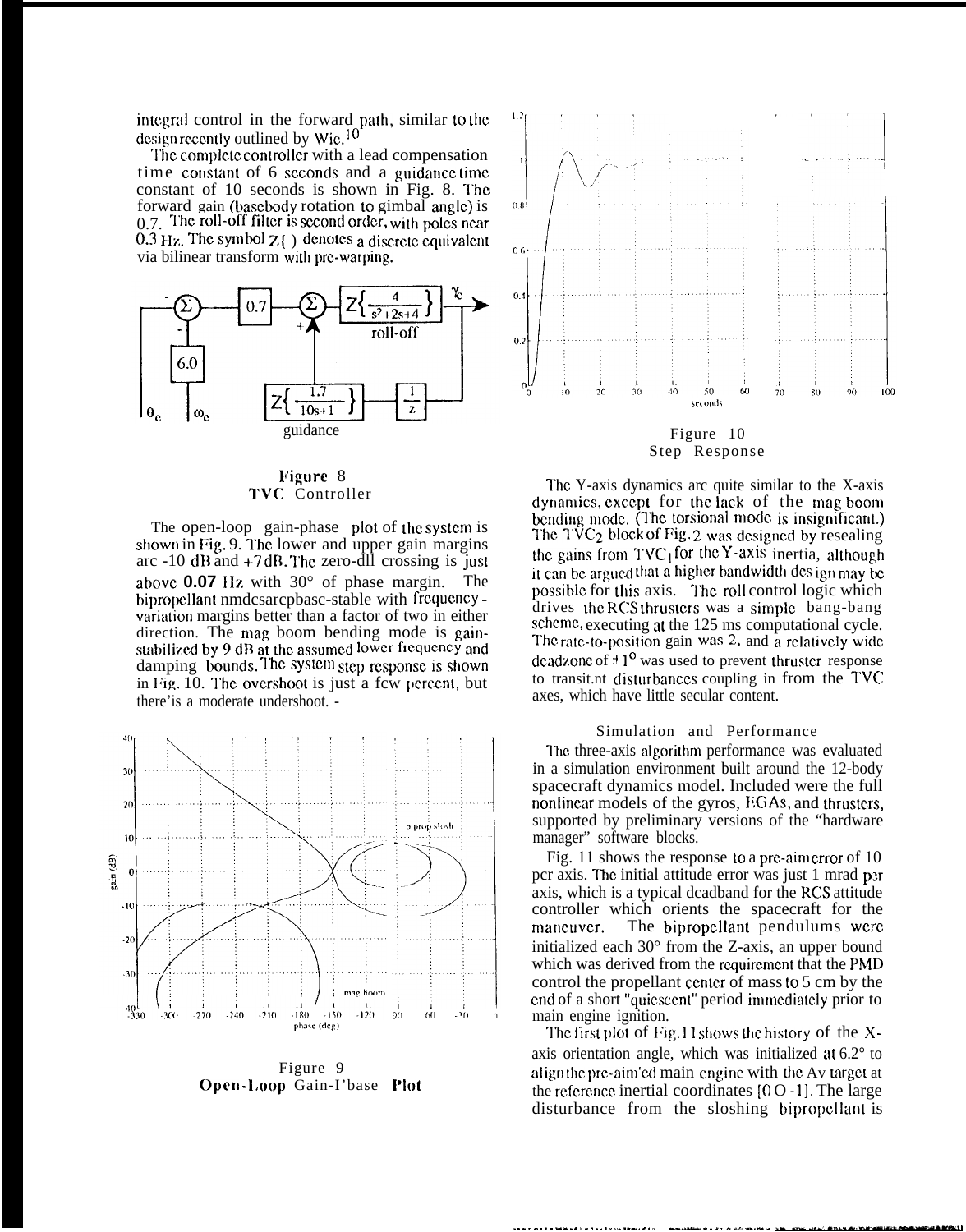

Figure 11 TVC Simulation Results

superposed on the slow guidance loop response, which slews the spacecraft attitude  $1^\circ$  to compensate for the pre-aim error. The second plot shows the spacecraft rate, which peaks out at 0.5 O/s. The mag boom response to the translational acceleration from the main engine is also apparent in this plot. The third plot shows the engine deflection angle, referenced to the pre-aim orientation. The  $1^\circ$  shift points the engine, thrust vector through the equilibrium system mass center. The maximum deflection is  $3<sup>o</sup>$  from the, initial orientation.

The maneuver Av pointing error is considered 10 bc the sum of 2 distinct contributions. The first of these, referred to as proportional pointing error, is the steady state misalignment of the thrust vector from the Av target. It is required to be less than 4 mrad. (This is actually a sub-allocation from a maneuver error budget which contains various other contributions, including structural misalignments and attitude determination errors.) The second contribution is referred to as the fixed pointing error, and is defined as the lateral  $\Delta v$ component which results from the transient response due to the pre-aim error. It is required to be less than 100 mm/s. (This is for the uncalibrated case.) These errors arc assumed to be independent, and arc RSSed to form a single requirement on the total Av pointing error,  $\varphi$ , which is defined as the angle between the actual Av vector and the Av target vector:

$$
\varphi < \sqrt{(0.004)2 - t \left[ \frac{0}{\Delta v} \right] \frac{1}{\Delta v} \left| \frac{m}{s} \right|^2} \tag{20}
$$